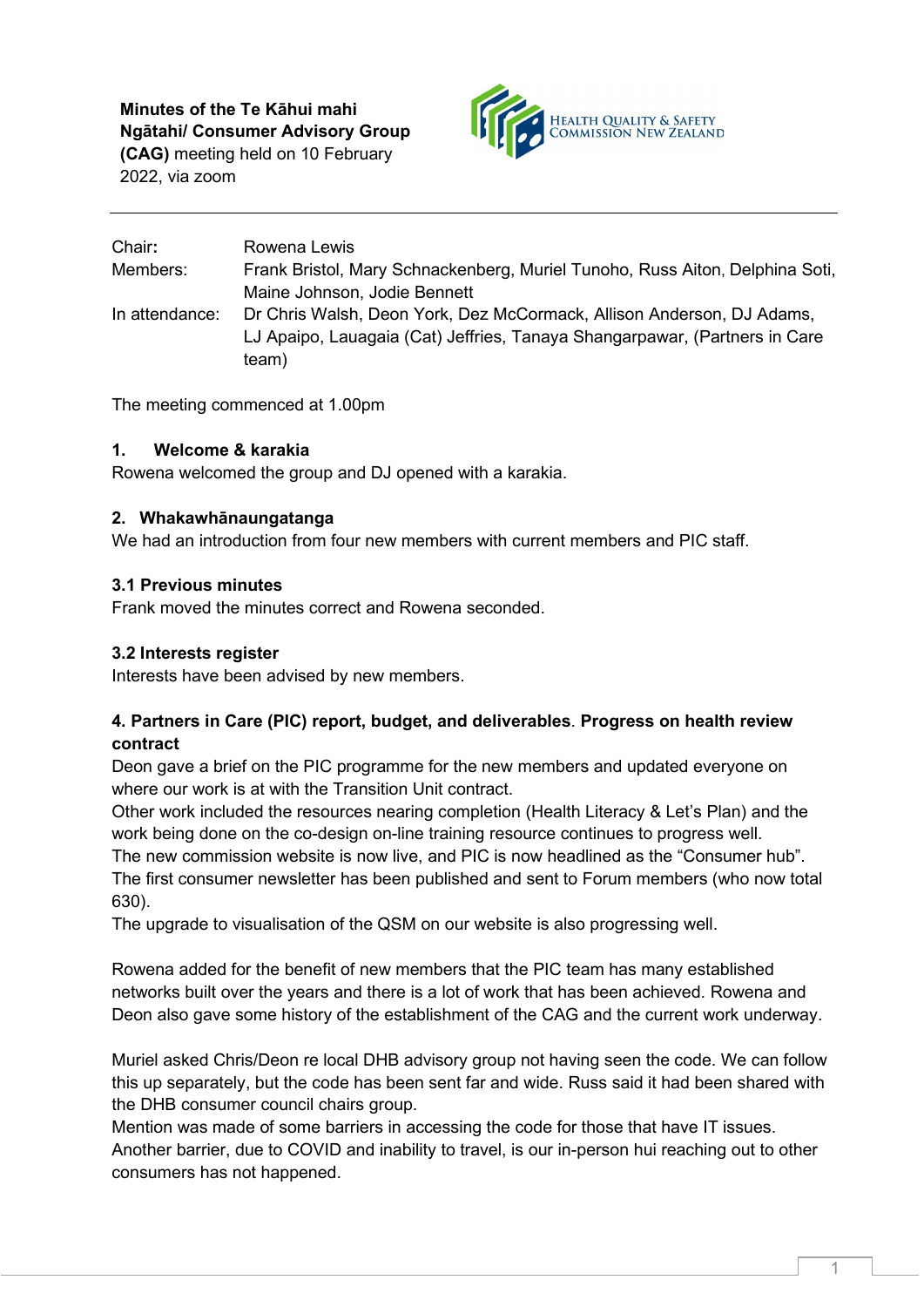# **5. Summary of forum feedback on new consumer code etc.**

Allison did a presentation and discussed a summary of the forum feedback. Many of the suggestions on accessing the code have been implemented.

The final report on the forum feedback has been published and a link sent to the forum members.

[https://www.hqsc.govt.nz/resources/resource-library/summary-of-inaugural-consumer-health](https://www.hqsc.govt.nz/resources/resource-library/summary-of-inaugural-consumer-health-forum-aotearoa-and-participant-feedback/)[forum-aotearoa-and-participant-feedback/](https://www.hqsc.govt.nz/resources/resource-library/summary-of-inaugural-consumer-health-forum-aotearoa-and-participant-feedback/)

Mention also made of "closing the loop" to ensure people's feedback is acknowledged and appreciated. This is done with reports (as above) and a regular update (newsletter) we have just started sending to forum members to also link them into our work.

# **6. Members environmental scan Rowena**

Having zooms with people from Ngāi Tahu who are doing a series of workshops to immortalise the past and memories that are intergeneration. Great presentation starting with the Treaty articles and there is a year's work in this.

Did personal submission on the Pae Ora (Healthy Futures) Bill, on consumer engagement.

Now out of lockdown in Auckland which is a relief.

New report on breast cancer released which highlights much higher rates of cancer and mortality for Māori and pacific women. Screening needs to change around this.

# **Muriel**

As a primary care provider, there are three areas the health team are working on.

- 1) preparing for the omicron outbreak in communities and working with a patient advisory group on this.
- 2) reorganising the staff to keep them safe for the role out of vaccination for 5 to 11-yearolds and continue booster shots. Moving more to telehealth consultations.
- 3) reorganising whole service delivery to keep patients and staff safe.

Also been on the Mortality review committee's expert advisory group for the review of the committees. Looking at building a consistent national framework to better support committees. Francis Health was contracted for the work. A tight time frame but it's been a great experience and I've been impressed with level of open and frank discussion with the expert advisory group. Good to see the treaty overarching the proposed framework.

# **Mary**

Still producing audio and braille documents of all sizes for various groups. One hui with ADHB consumer experiences council which was great.

Some positive personal experiences at Greenlane eye clinic with clinical care although there are still issues around the waiting room queuing system and the protection of people's private information. (Names and addresses being loudly shared by desk staff)

# **Frank**

Group of MHA consumers met with TU and there is a Team's group set-up to discuss developments of where MHA sits and what key priorities are with the new health reforms. Seeking more information about the detail of the operations side.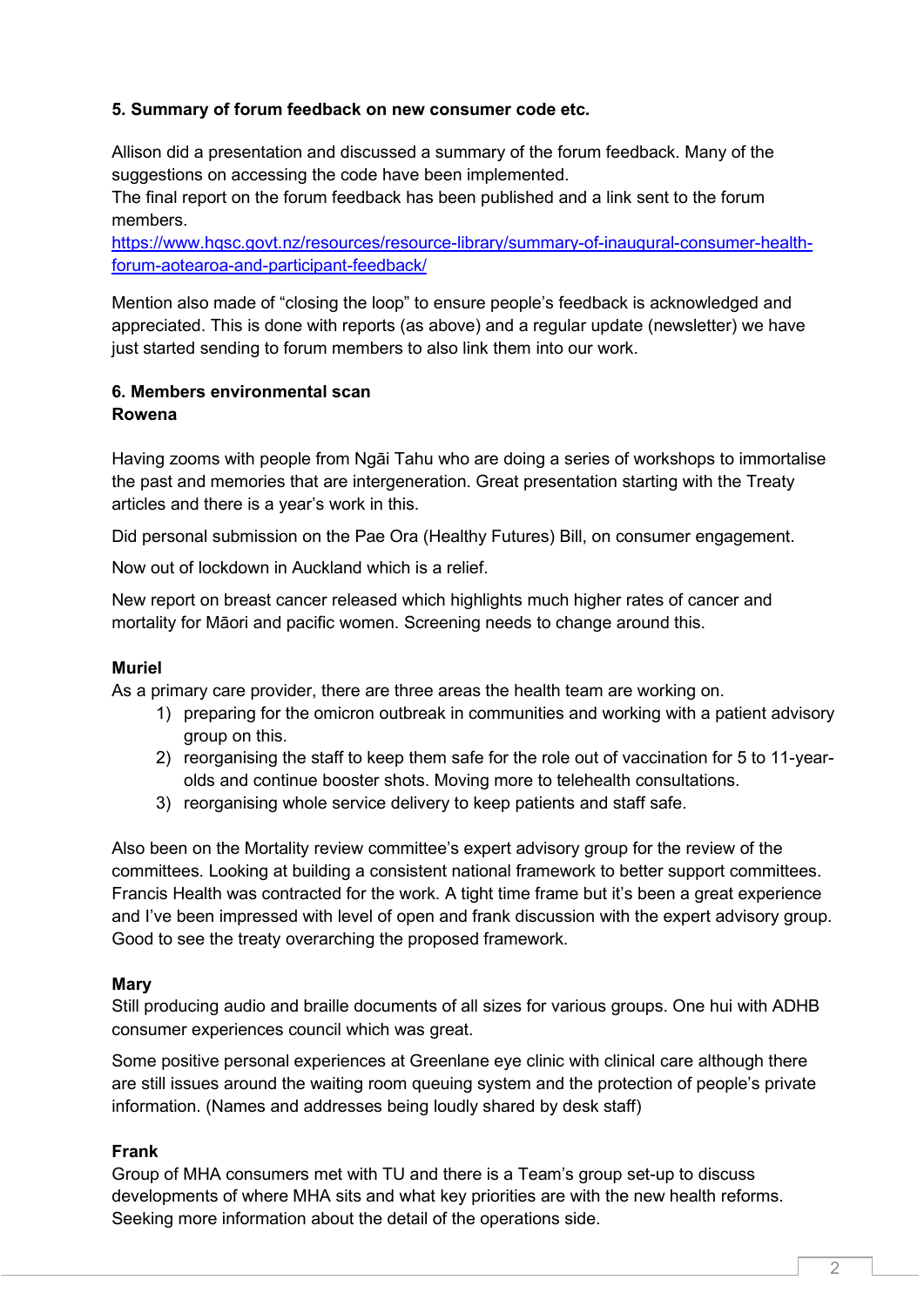Mental health act submissions closed 2 weeks ago and many were received by various organisations.

At the Mental Health & Wellbeing Commission, Guy Baker has been appointed Māori lived experience advisor.

There is a crisis response team being developed with Police and MH clinicians with cultural support.

Still significant wait lists for psychology. Pressure on acute in-patient units has eased slightly. This is seasonal change.

There are low rates of vaccination among some MHA consumers who are up to 50% less likely to be vaccinated and work is being done to address this.

#### **Russ**

Locally, we are dealing with both the west coast floods and evacuations and with omicron and the upcoming expected surge.

Consumer council is having input into planning to support certain programmes in the COVID environment (Bowel screening, mental health co-design plan, etc.). Input to the council is mainly from PHO level.

Nationally, the consumer council chairs group meet and the hot topic is where things will sit at July 1 when the new health reforms come into effect. Locally each council is just getting on with what they do and making submissions in their localities.

### **Delphina**

Auckland Vinnies is not as connected to the DHB as they would like to be when it comes to food supplies for people and identifying need etc.

The food hub has got quite big and there continues to be a critical demand for food parcels. This demand has moved around but food parcel demand is still around the 700 level. It's not only food but also mental health/domestic violence support being requested and as a small agency it's a challenge to manage the surge.

We need to connect more people up more with services and support and have a contract to help with this. We have inherited another 7000 households which requires more partnering for us as a small agency.

Still hold-ups for follow-up health needs where for example, a GP visit should result in further tests and consultation, and this is not being followed thru by the DHB. People are being told to present to the emergency department but even then, they are sent home. Auckland seems to have a greater demand overall.

### **Jodie**

Changing Minds has also been involved in submissions re changes to the Mental Act and this has taken up a lot of time in consultation with the sector.

We have also made a submission on the Pae Ora (Healthy Futures) Bill and were pleased to get a 15-minute slot to present to the select committee. Discussion was around the need to prioritise Mental Health and addiction in the new health reforms.

Also preparing for Omicron and have had to cancel some co-design sessions with the deaf community. Seems Auckland are taking COVID more seriously than others as there was surprise from some regions for the cancellations.